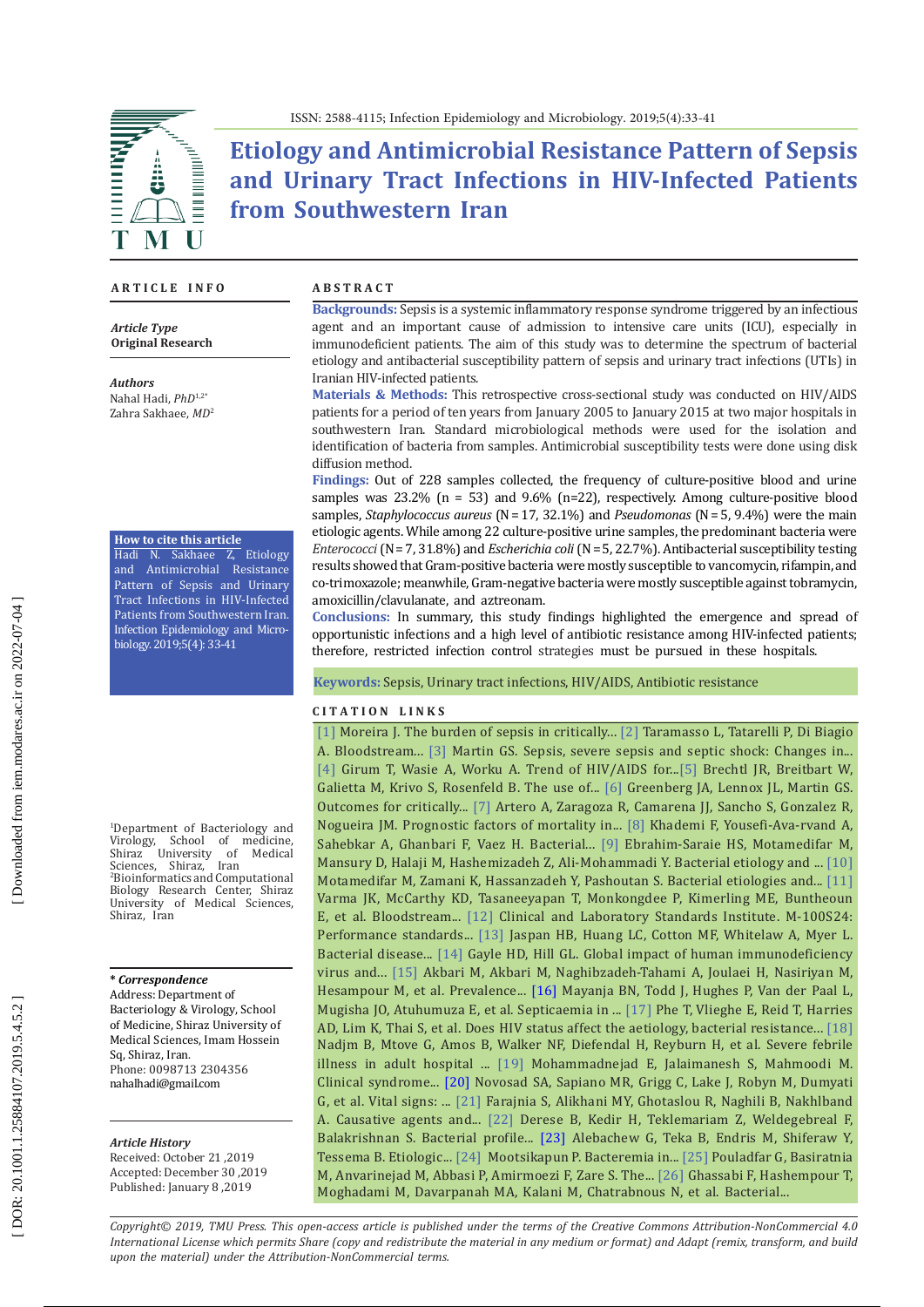### **Introduction**

Bloodstream infection is a systemic inflammatory response syndrome trigered by an infectious agent and an important cause of admission to intensive care units  $(ICU)^{[1, 2]}$ . In general, bloodstream infection due to serious complications including acute organ dysfunction and hemodynamic instability is responsible for a significant rate of mortality in ICU [3]. According to the latest UNAIDS reports, 78 million of population have become infected with human immunodeficiency virus (HIV), and 35 million have died from AIDSrelated illnesses worldwide [4]. Although the exact number of HIV-positive adults and children in Iran is not clear, recent estimates have suggested that approximately 60,000 HIV-positive cases live in Iran. According to the previous hospital-based reports, [respiratory failure](https://www.sciencedirect.com/topics/medicine-and-dentistry/respiratory-failure) and bloodstream infection are the main causes of ICU admission among HIV-infected individuals, respectively. However, bloodstream infectionis responsible for 15–30% of all ICU admissions among HIVinfected patient, and the bloodstream infection rate among HIV-infected patient is more than  $1,000$  cases per  $100,000$  patients  $^{[1]}$ . Despite the fact that the introduction of highly active antiretroviral therapy (HAART) promotes and improves the quality of life of HIV-infected patients, acquired immune deficiency syndrome (AIDS) as a serious threat to global public health often needs critical care support in ICU [5, 6]. Several risk factors contribute to the HIV-infected patients to be susceptible to bacterial infections, including deficiency in humoral and cell-mediated immunity, followed by low CD4+ lymphocyte count, phagocytic cell dysfunction, and skin and mucous membrane defects [7]. Therefore, HIV-infected patients may be predisposed to systemic bacterial infections such as bloodstream infection and more at risk of urinary tract infections (UTIs)  $[8-10]$ . However,

as to the best of our knowledge, there are a few data on the prevalence, etiologic agents, and the antimicrobial susceptibility pattern of bloodstream and urinary tract infections among HIV- positive patients in this region. **Objectives:** The aim of this study was to determine the spectrum of bacterial etiology and antibacterial susceptibility pattern of bloodstream infection and UTIs in Iranian HIV-infected patients.

### **Materials and methods**

This retrospective cross-sectional study was conducted on HIV/AIDS patients for a period of ten years from January 2005 to January 2015 at two major hospitals of Nemazee and Faghihi, affiliated to Shiraz University of Medical Sciences, southwestern Iran. During the study period, demographic and clinical information of HIV/AIDS patients suspected to bloodstream infection and UTIs were recorded based on the compatible clinical manifestations sought by the physicians. This study was approved by the Ethics Committee of Shiraz University of Medical Sciences and was in accordance with the declaration of Helsinki. However, the committee waived the informed consent, because only the medical records were used, and the details were also kept strictly confidential.

### **Specimens and bacterial identification**:

Using sterile conditions, 2 - 5 mL venous blood samples were gained from HIV/AIDS patients by the attending nurses and injected in BACTEC™ blood culture bottles. All bottles were incubated at 37°C aerobically condition in the BACTEC™ system (Model: 9050 and 9120) (Becton Dickinson, NJ, USA) for seven consecutive days [11]. Standard bacteriological methods were used for the bacteria isolation and identification from subculture samples. Moreover, the midstream urine samples were collected in a clean container. Samples were cultured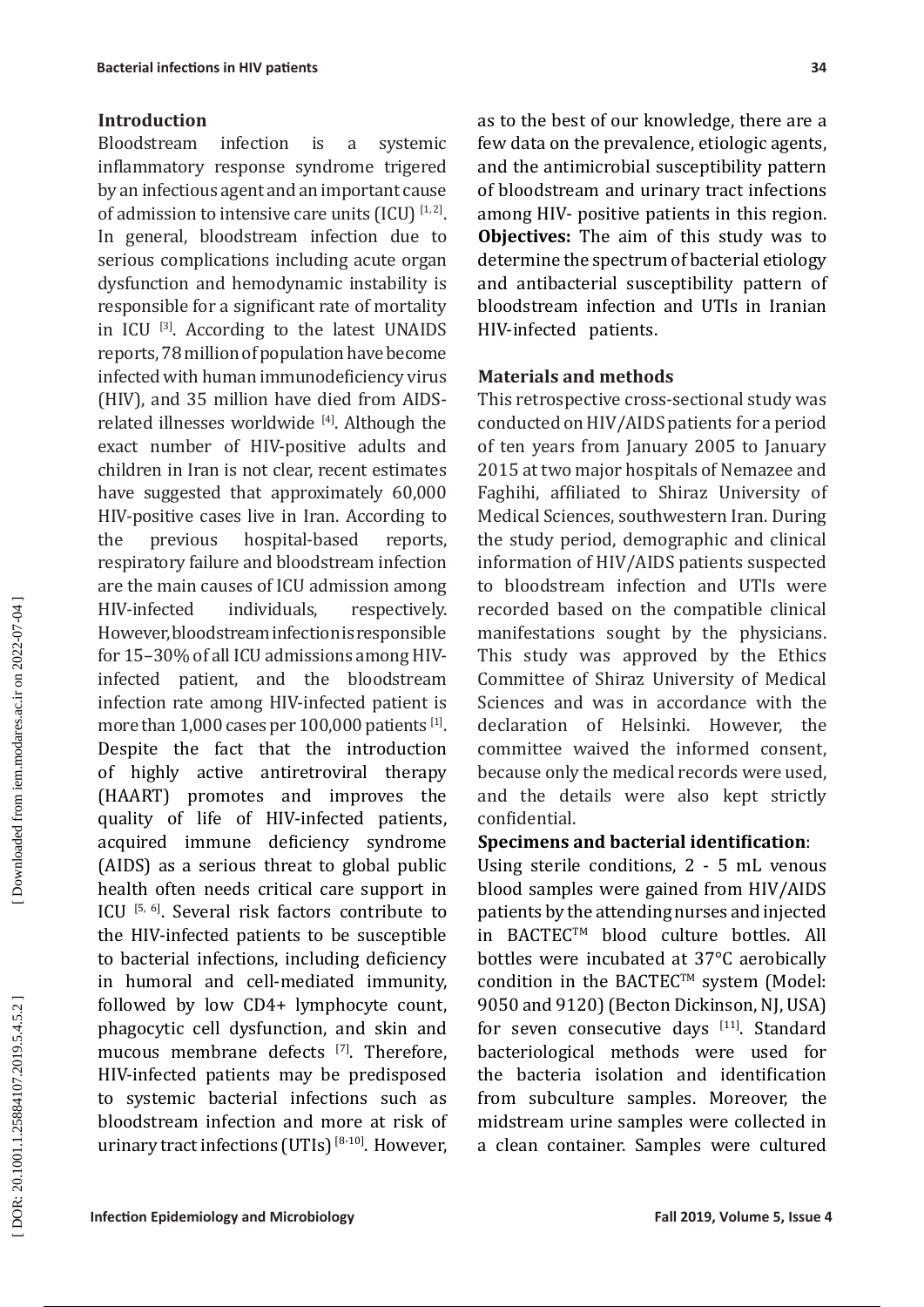on blood agar or MacConkey agar (HiMedia, India) using a standard calibrated loop (0.01 mL), and the plates were incubated at 37°C for 24 hours. The grown bacteria were examined for colony morphology as well as Gram staining characteristics and were identified using standard microbiological methods.

**Antimicrobial susceptibility testing**: Antimicrobial susceptibility testing was performed for all bacterial isolates using disk diffusion method on Mueller-Hinton<br>agar (Oxoid) according to the Clinical agar (Oxoid) according to the<br>and Laboratory Standards and Laboratory Standards Institute (CLSI) recommendations  $[12]$ . The selected antimicrobial disks (HiMedia, India) and the results interpretation for each pathogen were based on CLSI recommendations. **Statistical analysis**: The analysis was performed using SPSS™ software, Version 21.0 (IBM Corp., USA). The results were presented as descriptive statistics in terms of relative frequency. Values were expressed as mean ± standard deviation (continuous variables) or the group percentage (categorical variables).

# **Findings**

During a 10-year study period, out of 228 HIV-infected patients suspected to bloodstream infection and UTIs, 191 (83.8%) and 37 (16.2%) cases were male and female, respectively. Out of 228 collected samples, the number of culture-positive blood and urine specimens was 53 ( $n = 23.2\%$ ) and 22 (n=9.6%), respectively. Out of 53 culturepositive blood samples, the most frequent Gram-positive bacteria were *S. aureus* (N = 17, 32.1%) and *S. epidermidis* (N = 5, 9.4%), while the most frequent Gramnegative bacteria were *Pseudomonas* spp. (N = 5, 9.4%), *Salmonella non typhi* (N = 5, 9.4%), and *E. coli* (N = 4, 7.5%). Furthermore, among 22 culture-positive urine samples, the predominant Gram-positive bacterium was *Enterococci* spp. (N = 7, 31.8%), while *E. coli*

 $(N=5, 22.7%)$  was the most frequent Gramnegative bacterium. The detailed results of bacterial isolation from urine and blood cultures in HIV-infected patients are shown in Table 1.

Antibacterial susceptibility testing results indicated that among Gram-positive bacteria, *S. aureus* showed a high resistance against penicillin (100%) and tetracycline (76.5%), while the highest resistance of *Enterococci* was observed toward tetracycline (90%) and ampicillin (80%). In addition, the most effective antibiotic against *S. aureus* and *Enterococci* isolates was rifampin; meanwhile, among coagulase-negative *Staphylococci* (CoNS) isolates, chloramphenicol was the most effective antibiotic. *Enterobacteriaceae* and *Pseudomonas* spp.isolates showed a high level of resistance against tetracycline (88.2%) and aztreonam (72.7%), whereas the isolates were mostly susceptible to aztreonam (88.2%) and tobramycin (81.8%). The full results of antibiotic resistance patterns of Gram-positive and Gram-negative pathogens from blood and urine samples of HIV-positive patients are presented in Table 2.

According to the history of patients, 49 (21.5%) patients were co-infected by Hepatitis C virus, and 33 (14.5%) cases had a history of drug injection. Moreover, the mortality rate was 16.2%, and the remaining cases were discharged from hospitals.

# **Discussion**

HIV causes AIDS and is a significant problem for global public health . AIDS as a disease has had economically a huge impact on<br>communities and public health  $[13\cdot14]$ communities and public health According to data reported by the WHO, the rate of AIDS epidemic in Iran is dramatically growing  $[15]$ ; therefore, due to the high prevalence of opportunistic infections such as bloodstream infections (BSIs) and UTIs in these patients, the mortality rate has increased [2]. Therefore, routine surveillance

**35**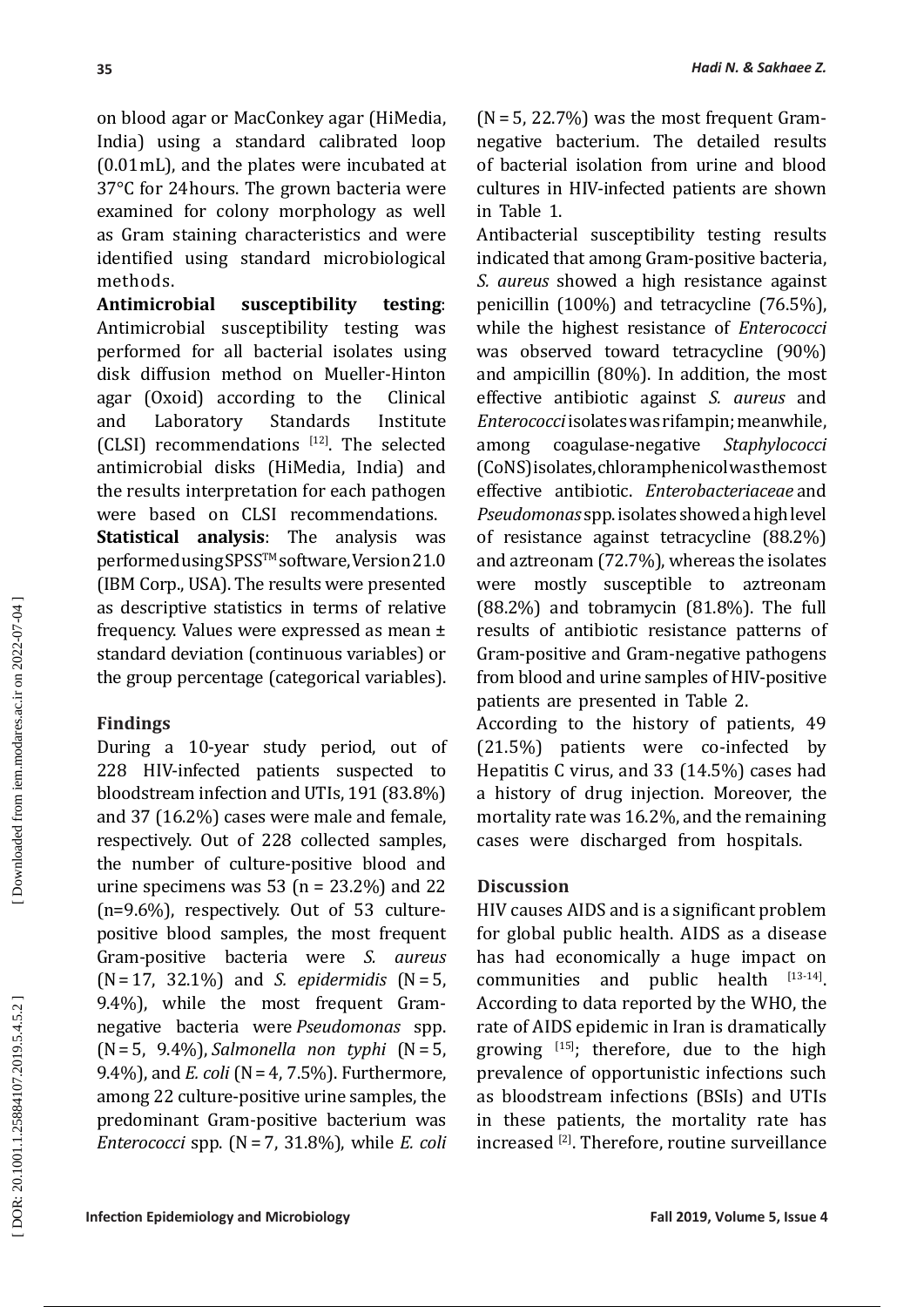**Table 1)** The detailed results of bacterial isolation among urine and blood cultures in HIV-infected patients

| <b>Isolate</b>                   | <b>HIV Positive</b> |                |                  |  |
|----------------------------------|---------------------|----------------|------------------|--|
|                                  | <b>Urine</b>        | <b>Blood</b>   | <b>Total</b>     |  |
| <b>Gram-positive</b>             | 10                  | 30             | 40               |  |
| Staphylococcus aureus            |                     | 17             | 17               |  |
| Staphylococcus epidermidis       | $\mathbf{1}$        | $\sqrt{5}$     | $\boldsymbol{6}$ |  |
| Enterococci                      | $\overline{7}$      | 3              | 10               |  |
| Pneumococci                      |                     | $\overline{2}$ | $\overline{2}$   |  |
| Coagulase-negative staphylococci | $1\,$               | $\mathbf{1}$   | $\overline{2}$   |  |
| Streptococci                     | $1\,$               |                | $1\,$            |  |
| <b>Bacillus</b>                  | $\boldsymbol{0}$    | $\overline{2}$ | $\overline{2}$   |  |
| Gram-negative                    | 12                  | 23             | 35               |  |
| Escherichia coli                 | 5                   | $\overline{4}$ | 9                |  |
| Pseudomonas spp.                 | $\overline{2}$      | $\sqrt{5}$     | $7\phantom{.}$   |  |
| Alcaligenes spp.                 |                     | $\overline{4}$ | $\overline{4}$   |  |
| Salmonella non typhi             |                     | 5              | 5                |  |
| Enterobacter spp.                | $1\,$               | $\overline{2}$ | 3                |  |
| Klebsiella spp.                  | $1\,$               | $1\,$          | $\overline{2}$   |  |
| Citrobacter spp.                 | $1\,$               | $\overline{2}$ | 3                |  |
| Acinetobacter spp.               | $\overline{2}$      |                | $\overline{2}$   |  |
| Yeast                            | 3                   | $1\,$          | $\overline{4}$   |  |
| Candida non albican              | $\sqrt{5}$          |                | $\sqrt{5}$       |  |
| Diphteroid                       | $\boldsymbol{0}$    | $\sqrt{4}$     | $\sqrt{4}$       |  |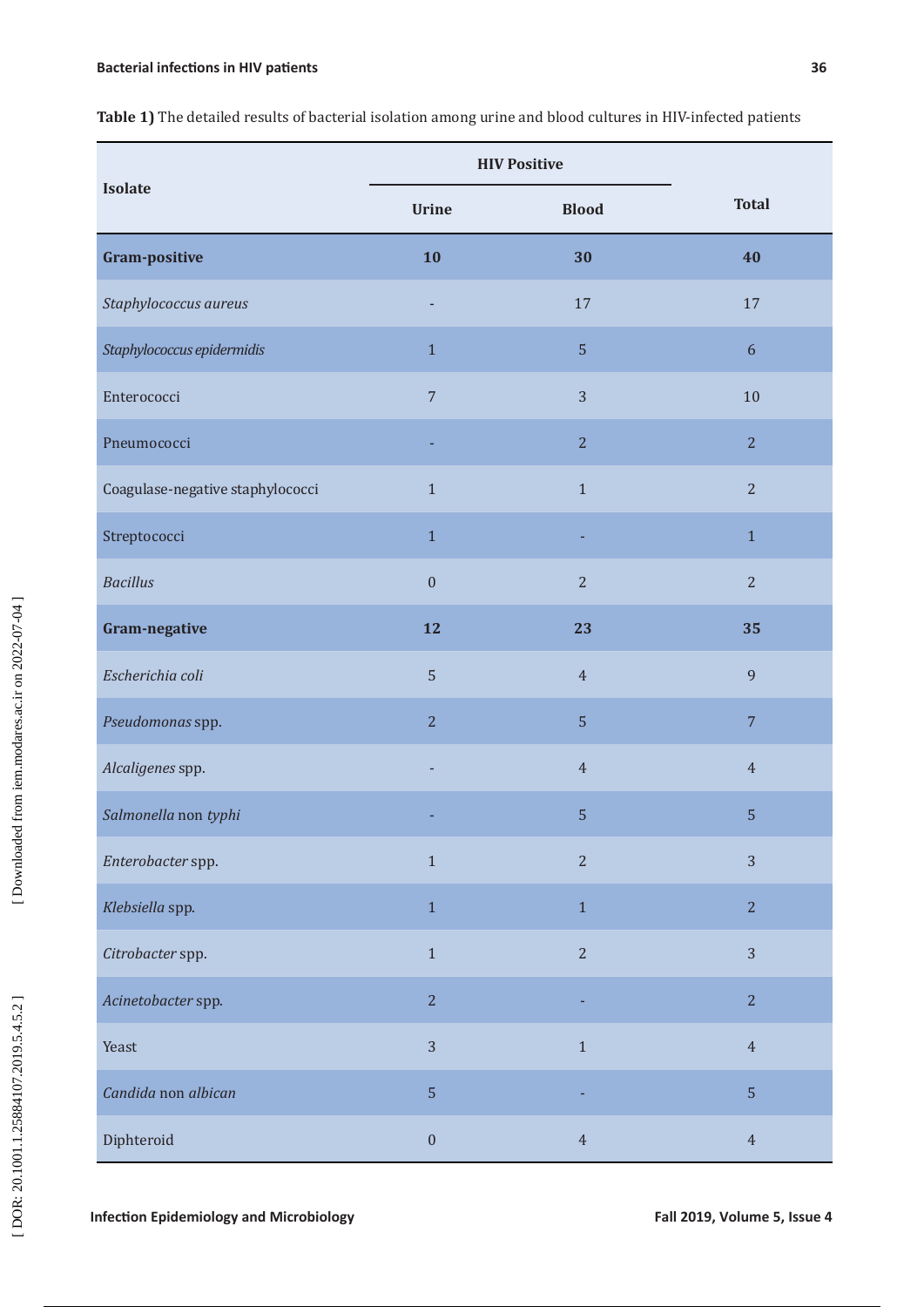| <b>Bacteria</b>                                 | <b>Antimicrobial Agent</b> | <b>Resistant</b> | Susceptible      |
|-------------------------------------------------|----------------------------|------------------|------------------|
|                                                 |                            | No. $(\% )$      | No. $(\%)$       |
| S. aureus $(N = 17)$                            | Penicillin                 | 17(100)          | $\boldsymbol{0}$ |
|                                                 | Gentamicin                 | 10(58.8)         | 7(41.2)          |
|                                                 | Tetracycline               | 13(76.5)         | 4(23.5)          |
|                                                 | Erythromycin               | 12(70.5)         | 5(29.5)          |
|                                                 | Clindamycin                | 10(58.8)         | 7(41.2)          |
|                                                 | Ciprofloxacin              | 7(41.2)          | 10(58.8)         |
|                                                 | Rifampin                   | 4(23.5)          | 13(76.5)         |
|                                                 | Cefoxitin                  | 7(41.2)          | 10(58.8)         |
|                                                 | Co-trimoxazole             | 6(35.2)          | 11(64.8)         |
| Streptococcus spp. $(N = 3)$                    | Erythromycin               | 2(66.6)          | 1(33.4)          |
|                                                 | Ceftriaxone                | 1(33.4)          | 2(66.6)          |
|                                                 | Clindamycin                | 2(66.6)          | 1(33.4)          |
|                                                 | Chloramphenicol            | $\boldsymbol{0}$ | 3(100)           |
|                                                 | Penicillin                 | 1(33.4)          | 2(66.6)          |
|                                                 | Co-trimoxazole             | 1(33.4)          | 2(66.6)          |
|                                                 | Vancomycin                 | $\boldsymbol{0}$ | 3(100)           |
| <i>Enterococci</i> ( $N = 10$ )                 | Ampicillin                 | 8(80)            | 2(20)            |
|                                                 | Vancomycin                 | 4(40)            | 6(60)            |
|                                                 | Erythromycin               | 7(70)            | 3(30)            |
|                                                 | Tetracycline               | 9(90)            | 1(10)            |
|                                                 | Ciprofloxacin              | 5(50)            | 5(50)            |
|                                                 | Rifampin                   | 2(20)            | 8(80)            |
|                                                 | Ciprofloxacin              | 4(50)            | 4(50)            |
|                                                 | Tetracycline               | 6(75)            | 2(25)            |
|                                                 | Rifampin                   | 3(37.5)          | 5(62.5)          |
|                                                 | Erythromycin               | 5(62.5)          | 3(37.5)          |
| Coagulase negative<br>Staphylococci ( $N = 8$ ) | Chloramphenicol            | $\boldsymbol{0}$ | 8(100)           |
|                                                 | Gentamicin                 | 3(37.5)          | 5(62.5)          |
|                                                 | Penicillin                 | 7(87.5)          | 1(12.5)          |
|                                                 | Cefoxitin                  | 5(62.5)          | 3(37.5)          |
|                                                 | Co-trimoxazole             | 3(37.5)          | 5(62.5)          |

**37**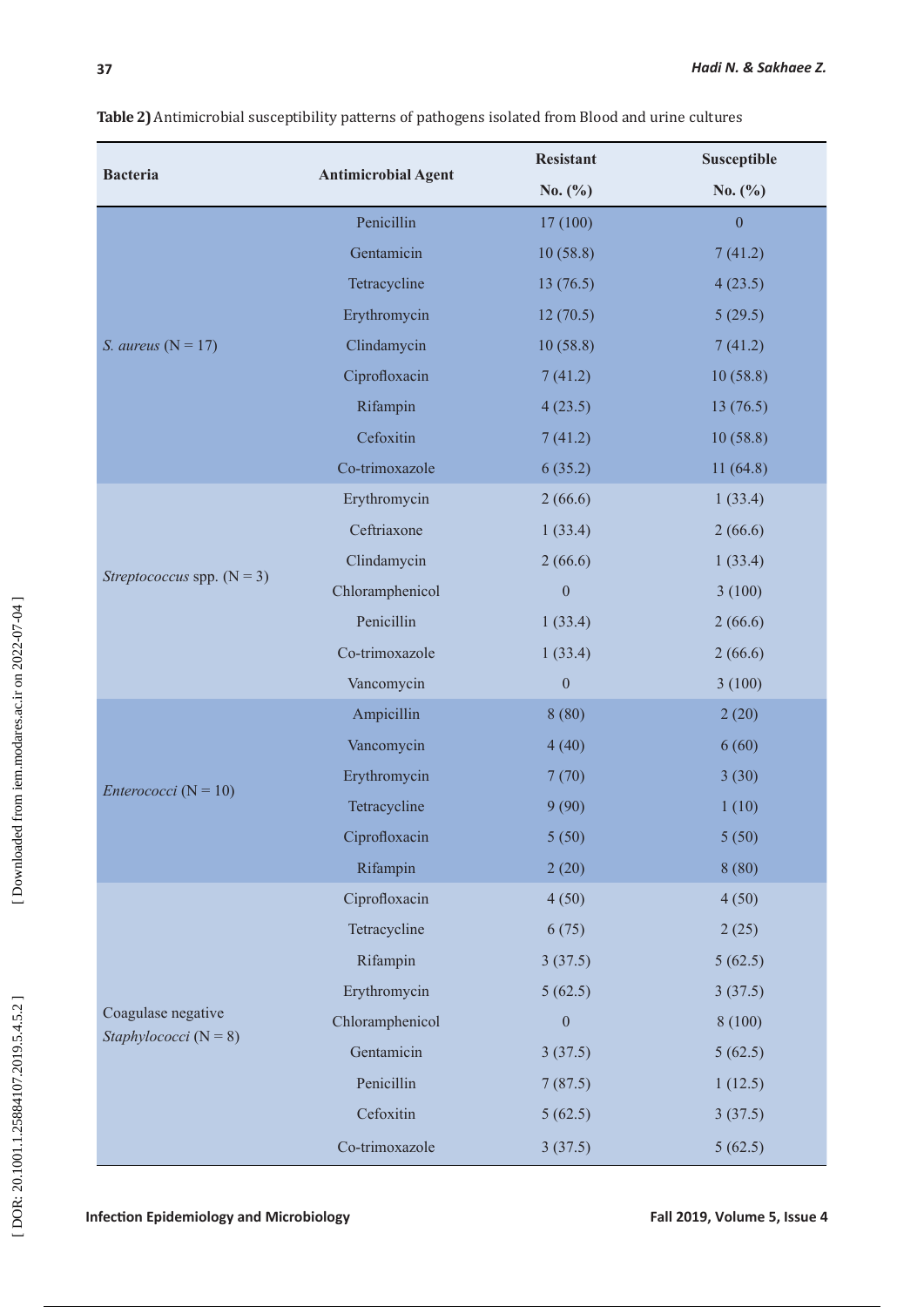### **Continue to Table 2**

| <b>Bacteria</b>              | <b>Antimicrobial Agent</b> | <b>Resistant</b><br>No. $(\% )$ | Susceptible<br>No. $(\% )$ |
|------------------------------|----------------------------|---------------------------------|----------------------------|
| Pseudomonas spp. $(N=11)$    | Ciprofloxacin              | 4(36.4)                         | 7(63.6)                    |
|                              | Amikacin                   | 3(27.3)                         | 8(72.7)                    |
|                              | Ceftazidime                | 4(36.4)                         | 7(63.6)                    |
|                              | Aztreonam                  | 8(72.7)                         | 3(27.3)                    |
|                              | Imipenem                   | 5(45.4)                         | 6(54.6)                    |
|                              | Tobramycin                 | 2(18.2)                         | 9(81.8)                    |
| Salmonella non typhi $(N=5)$ | Ciprofloxacin              | $\boldsymbol{0}$                | 5(100)                     |
|                              | Ceftazidime                | $\boldsymbol{0}$                | 5(100)                     |
|                              | Ampicillin                 | 1(20)                           | 4(80)                      |
|                              | Co-trimoxazole             | $\boldsymbol{0}$                | 5(100)                     |
|                              | Chloramphenicol            | $\boldsymbol{0}$                | 5(100)                     |
|                              | Amoxicillin/clavulanat     | 5(29.4)                         | 12(70.6)                   |
|                              | Aztreonam                  | 2(11.8)                         | 15 (88.2)                  |
| Enterobacteriaceae $(N=17)$  | Cephalothin                | 12(70.6)                        | 5(29.4)                    |
|                              | Cefoxitin                  | 12(70.6)                        | 5(29.4)                    |
|                              | Cefotaxime                 | 13(76.5)                        | 4(23.5)                    |
|                              | Ceftazidime                | 14(82.3)                        | 3(17.7)                    |
|                              | Cefepime                   | 12(70.6)                        | 5(29.4)                    |
|                              | Tetracycline               | 15 (88.2)                       | 2(11.8)                    |
|                              | Gentamicin                 | 12(70.6)                        | 5(29.4)                    |
|                              | Ciprofloxacin              | 12(70.6)                        | 5(29.4)                    |
|                              | Imipenem                   | 13(76.5)                        | 4(23.5)                    |
|                              | Co-trimoxazole             | 12(70.6)                        | 5(29.4)                    |
| Acinetobacter spp. $(N=2)$   | Imipenem                   | $\boldsymbol{0}$                | 2(100)                     |
|                              | Ciprofloxacin              | $\boldsymbol{0}$                | 2(100)                     |
|                              | Ampicillin-sulbactam       | 1(50)                           | 1(50)                      |
|                              | Ceftazidime                | $\boldsymbol{0}$                | 2(100)                     |
|                              | Gentamicin                 | $\boldsymbol{0}$                | 2(100)                     |
|                              | Amikacin                   | 1(50)                           | 1(50)                      |
|                              | Tetracycline               | $\boldsymbol{0}$                | 2(100)                     |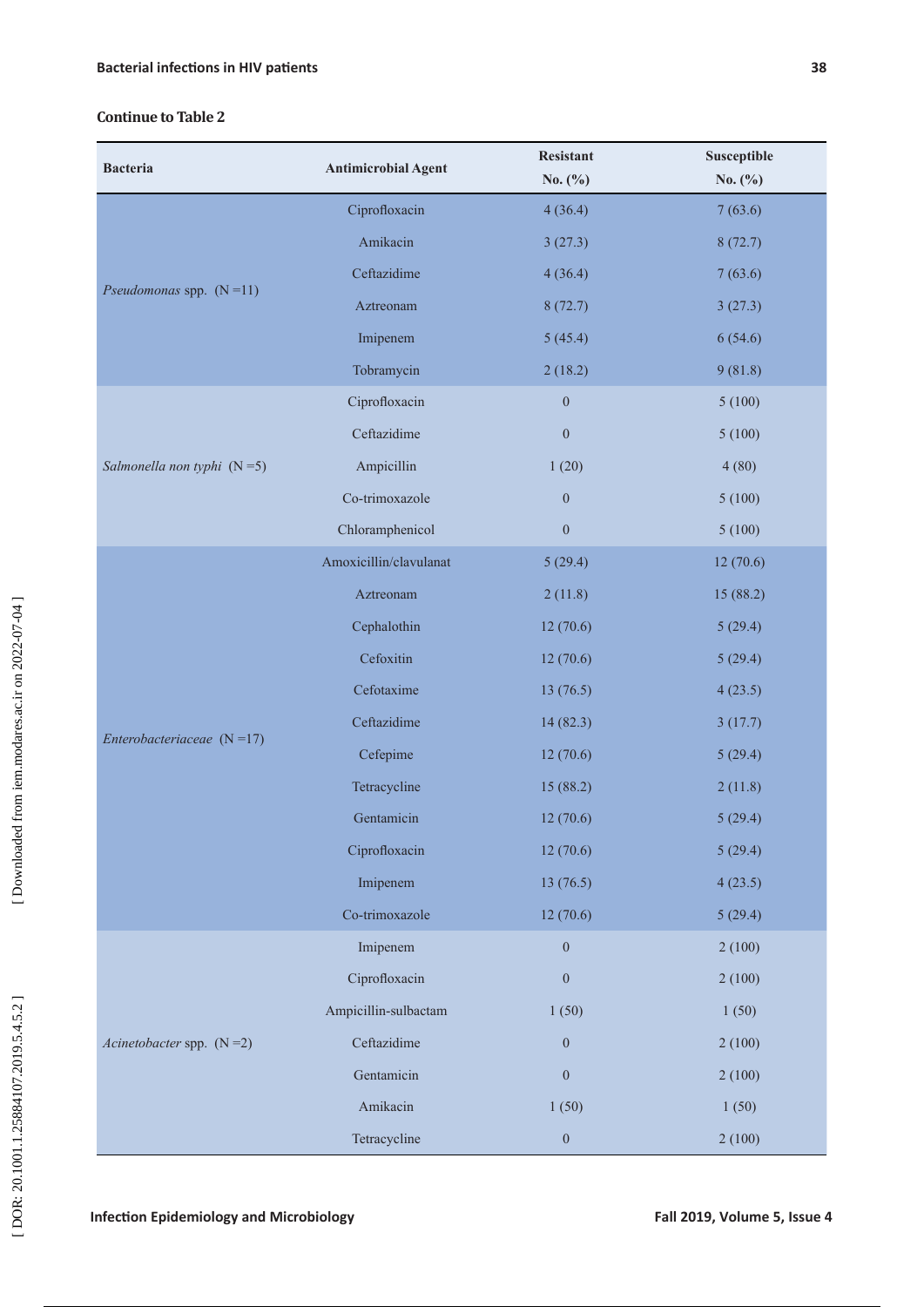is necessary to determine the etiology of BSIs and UTIs in order to be able to choose appropriate therapy for the management of HIV-infected population.

In the present study, the rate of bacterial isolation from the examined blood samples was found to be 23.2%. This finding was relatively in accordance with the findings of other studies conducted in Malawi (23%), Cambodia (19%), and Tanzania  $(17%)$  [16-18]. However, the isolation rate in this study was higher than that reported by Mohammadnejad et al. (2010) (9.9 %) among HIV/AIDS hospitalized patient  $[19]$ . The present study results showed that the frequency of culture-positive urine samples was 15.7%. This finding was lower than those reported in Nigeria (40.4%) and USA (25%), but consistent with those reported in Iran (13.2%) and Ethiopia (14%)  $[20-22]$ . These variations in bacterial isolation rate suggest that some considerations such as differences in geographical distribution, diagnostic methods, infection control policies, and received clinical care or selfmedication may have affected the obtained results.

In the present study, the most common bacterial agent of BSIs was *S. aureus,* followed by *Enterobacteriaceae* . Previously, several authors from the United States, Ethiopia, and Thailand reported that *S. aureus* was the main bacterial agent of bloodstream infection in HIV-infected patients, consistent with the present study results [23]. In addition, several studies reported that *Enterobacteriaceae*, particularly *E. coli* was the most prevalent Gram-negative pathogen in HIV/AIDSinfected patients [13, 24].

Based on the present study results, Gramnegative bacteria were found in 54.5% of patients with UTIs. Among these bacteria*, E. coli* was the most common species. Moreover, among Gram-positive pathogens, *Enterococci* strains were the most prevalent isolates. These findings were consistent with the findings of other studies showing *E*. *coli* and *Enterococci* as the most common uropathogenic bacteria [25].

In the present study, *S. aureus* isolates as the predominant agent of BSIs showed a high susceptibility toward rifampin and cotrimoxazole; 41.2% of which were MRSA, as well. In agreement with the present study findings, Ghassabi et al. (2017) showed that *S. aureus* isolates were completely susceptible to rifampin and co-trimoxazole, while they were resistant to penicillin G  $[26]$ . In addition, the antibiotic susceptibility pattern of other Gram-positive isolates such as *Enterococci* and CoNS revealed that most of the isolates were multidrug resistant (MDR), and only vancomycin and chloramphenicol were effective against them . Thus, these antibiotics could be considered as the drug of choice for empirical therapy of infections caused by these pathogens in this region.

### **Conclusion**

In summary, this study results introduced *S. aureus* and *E. coli* as the most common causative agents of BSIs among HIV-infected patients in this region. Hopefully, some locally available antibiotics were effective against the majority of Gram-positive and Gram-negative bacteria isolated in this study. The present study findings highlighted the emergence and spread of opportunistic infections and high level of antibiotic resistance among HIV-infected patients; therefore, restricted infection control strategies must be pursued in these hospitals.

**Acknowledgements:** We are thankful to all Members of the Department of Bacteriology and Virology and Shiraz University of Medical Sciences.

**Ethical Permissions:** The study protocol was approved by the Ethics Committee of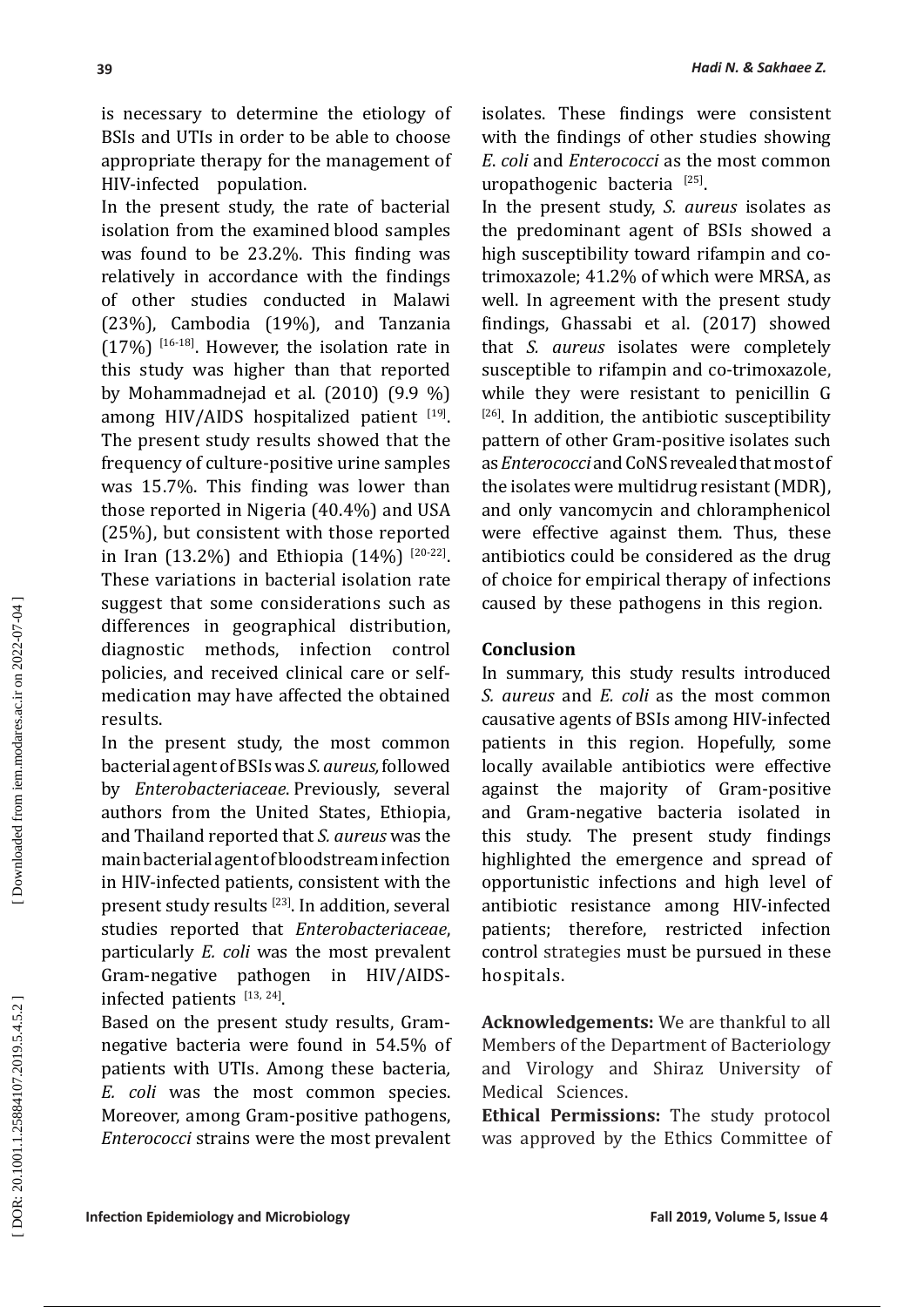Shiraz University of Medical Sciences.

**Conflicts of interests:** The authors declare that they have no competing interests.

**Authors's Contribution:** NH, ZS: Designed, and supervised the study and revised the manuscript.

**Fundings:** This study was supported by Shiraz University of Medical Sciences with grant No. 93-8880.

### **Reference**

- 1. Moreira J. The burden of sepsis in critically ill human immunodeficiency virus-infected patients--A brief review. Braz J Infect Dis. 2015;19(1):77-81.
- 2. Taramasso L, Tatarelli P, Di Biagio A. Bloodstream infections in HIV-infected patients. Virulence. 2016;7(3):320-8.
- 3. Martin GS. Sepsis, severe sepsis and septic shock: Changes in incidence, pathogens, and outcomes. Expert Rev Anti Infect Ther. 2012;10(6):701-6.
- 4. Girum T, Wasie A, Worku A. Trend of HIV/ AIDS for the last 26 years and predicting achievement of the 90–90-90 HIV prevention targets by 2020 in Ethiopia: a time series analysis. BMC Infect Dis. 2018;18(1):320.
- 5. Brechtl JR, Breitbart W, Galietta M, Krivo S, Rosenfeld B. The use of highly active antiretroviral therapy (HAART) in patients with advanced HIV infection: Impact on medical, palliative care, and quality of life outcomes. J Pain Symptom Manag. 2001;21(1):41-51.
- 6. Greenberg JA, Lennox JL, Martin GS. Outcomes for critically ill patients with HIV and severe sepsis in the era of highly active antiretroviral therapy. J Crit Care. 2012;27(1):51-7.
- 7. Artero A, Zaragoza R, Camarena JJ, Sancho S, Gonzalez R, Nogueira JM. Prognostic factors of mortality in patients with community-acquired bloodstream infection with severe sepsis and septic

shock. J Crit Care. 2010;25(2):276-81.

- 8. Khademi F, Yousefi-Ava-rvand A, Sahebkar A, Ghanbari F, Vaez H. Bacterial co-infections in HIV/AIDS-positive subjects: A systematic review and metaanalysis. Folia Med. 2018;60(3):339-50.
- 9. Ebrahim-Saraie HS, Motamedifar M, Mansury D, Halaji M, Hashemizadeh Z, Ali-Mohammadi Y. Bacterial etiology and antibacterial susceptibility patterns of pediatric bloodstream infections: A two year study from Nemazee hospital, Shiraz, Iran. J Compr Ped. 2016;7(1):e29929.
- 10. Motamedifar M, Zamani K, Hassanzadeh Y, Pashoutan S. Bacterial etiologies and antibiotic susceptibility pattern of urinary tract infections at the pediatric ward of Dastgheib hospital, Shiraz, Iran: A three-year study (2009 - 2011). Arch Clin Infect Dis. 2016;11(2):e28973.
- 11. Varma JK, McCarthy KD, Tasaneeyapan T, Monkongdee P, Kimerling ME, Buntheoun E, et al. Bloodstream infections among HIV-infected outpatients, Southeast Asia.
- Emerg Infect Dis. 2010;16(10):1569-75.<br>12. Clinical and Laboratory Standards and Laboratory Standards Institute. M100-S24: Performance standards for antimicrobial susceptibility testing: Twenty-fourth informational supplement. Wayne PA: Clinical and Laboratory Standards Institute (CLSI); 2014, 34(1).
- 13. Jaspan HB, Huang LC, Cotton MF, Whitelaw A, Myer L. Bacterial disease and antimicrobial susceptibility patterns in HIV-infected, hospitalized children: A retrospective cohort study. PloS One. 2008;3(9):e3260.
- 14. Gayle HD, Hill GL. Global impact of human immunodeficiency virus and AIDS. Clin Microbiol Rev. 2001;14(2):327-35.
- 15. Akbari M, Akbari M, Naghibzadeh-Tahami A, Joulaei H, Nasiriyan M, Hesampour M, et al. Prevalence of HIV/